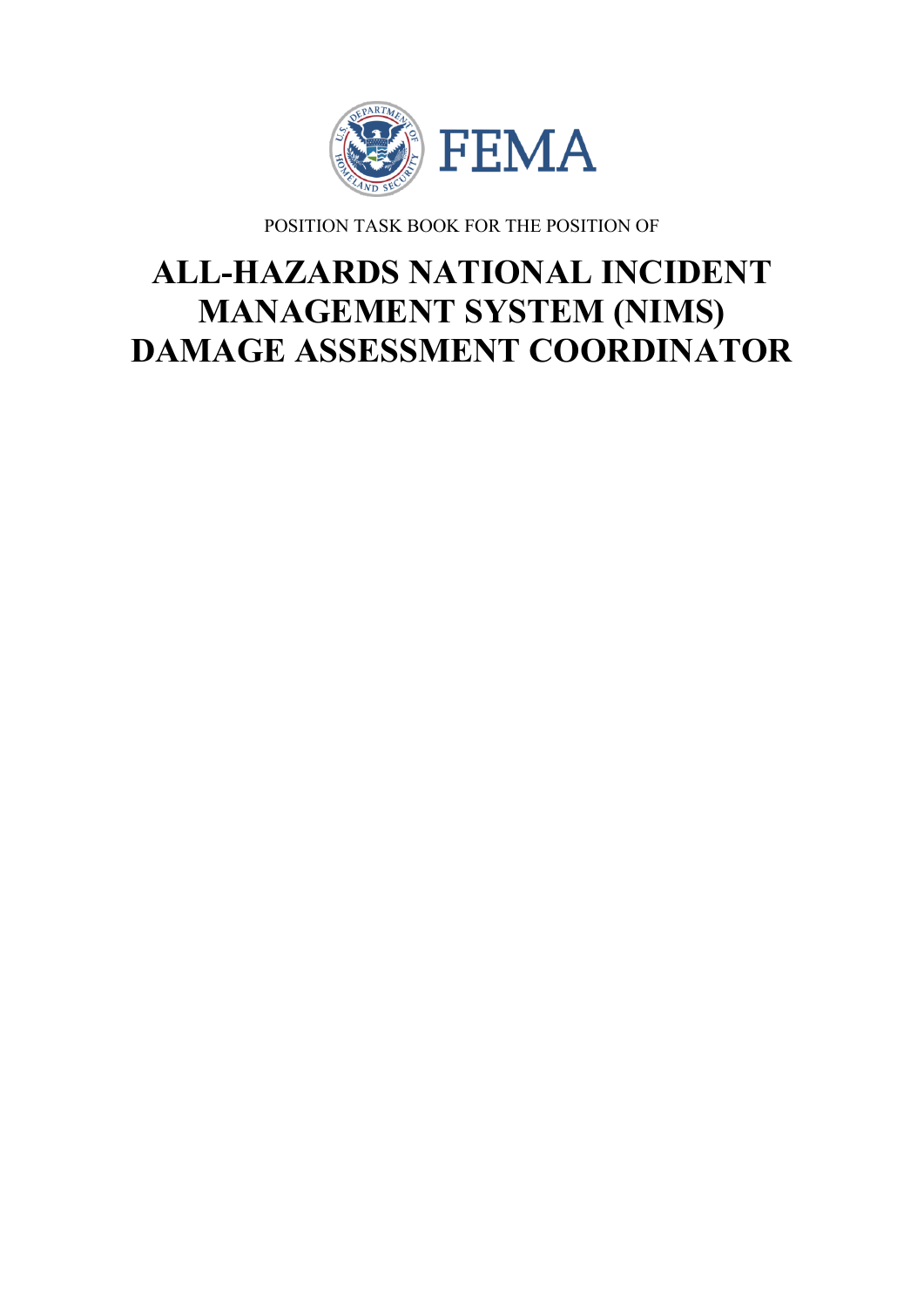## **DAMAGE ASSESSMENT COORDINATOR**

#### *1. Competency:* **Assume position responsibilities**

*Description:* Successfully assume the role of Damage Assessment Coordinator (DAC) and initiate position activities at the appropriate time according to the following behaviors.

#### *1a. Behavior:* **Establish effective relationships with relevant personnel**

| <b>TASK</b>                                                                                                                                                                                                                                                                                                                                                                                                  | <b>CODE</b> | <b>EVALUATION</b><br><b>RECORD#</b> | <b>EVALUATOR</b><br><b>INITIALS AND</b><br><b>DATE</b> |
|--------------------------------------------------------------------------------------------------------------------------------------------------------------------------------------------------------------------------------------------------------------------------------------------------------------------------------------------------------------------------------------------------------------|-------------|-------------------------------------|--------------------------------------------------------|
| 1. Establish and maintain contact with applicable local, state,<br>tribal, territorial, and Federal representatives:<br>• Appropriate local and elected officials<br>• Appropriate Emergency Management Director<br>• State Coordinating Officer (SCO), if different from State<br><b>Emergency Management Director</b><br>• State Disaster Recovery Coordinator (SDRC)<br>• Local Disaster Recovery Manager | E, F, I, J  |                                     |                                                        |
| 2. Establish and maintain contact with the lead Federal<br>agencies:<br>• Federal Emergency Management Agency (FEMA):<br>○ Regional Administrator<br>○ Federal Coordinating Officer (FCO)<br>o Federal Disaster Recovery Coordinator (FDRC)<br>• Department of Homeland Security (DHS)<br>• Small Business Administration (SBA)<br>• Department of Health and Human Services (HHS)                           | E, F, I, J  |                                     |                                                        |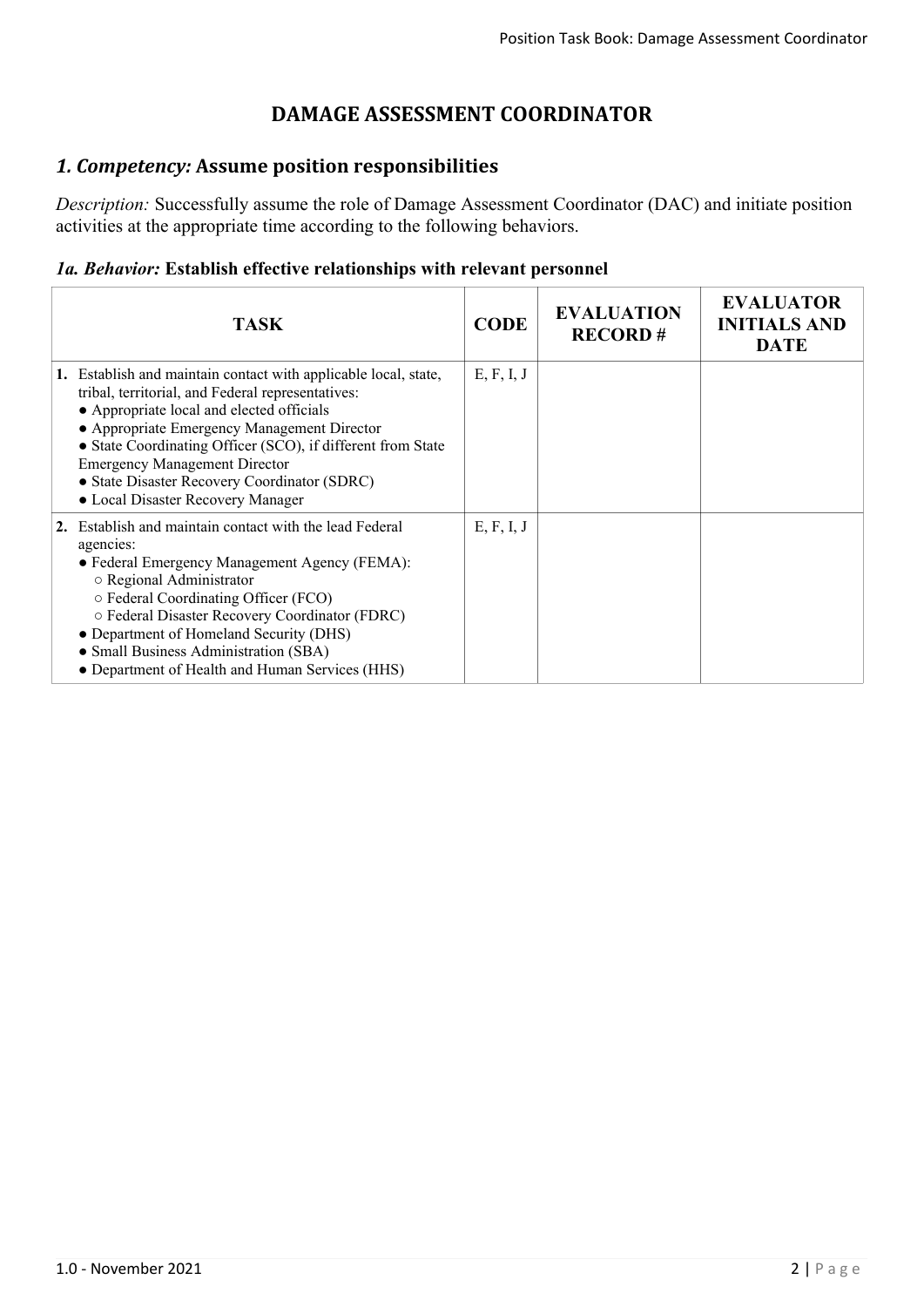### *2. Competency:* **Ensure completion of assigned actions to meet identified objectives**

*Description:* Identify, analyze, and apply relevant situational information and evaluate actions to complete assignments safely and meet identified objectives. Complete actions within established timeframe.

#### *2a. Behavior:* **Execute assigned tasks, assess progress, and make necessary adjustments**

| <b>TASK</b>                                                                                                                                                                                                             | <b>CODE</b> | <b>EVALUATION</b><br><b>RECORD#</b> | <b>EVALUATOR</b><br><b>INITIALS AND</b><br><b>DATE</b> |
|-------------------------------------------------------------------------------------------------------------------------------------------------------------------------------------------------------------------------|-------------|-------------------------------------|--------------------------------------------------------|
| 3. Ensure that the work completed is consistent with direction,<br>policy, and incident objectives:<br>• Appropriate Emergency Manager direction<br>• IAP goals and objectives<br>• Other planning goals and objectives | E, I        |                                     |                                                        |

#### *2b. Behavior:* **Coordinate damage assessment efforts**

| <b>TASK</b>                                                                                                                                                                                                                                 | <b>CODE</b> | <b>EVALUATION</b><br><b>RECORD#</b> | <b>EVALUATOR</b><br><b>INITIALS AND</b><br><b>DATE</b> |
|---------------------------------------------------------------------------------------------------------------------------------------------------------------------------------------------------------------------------------------------|-------------|-------------------------------------|--------------------------------------------------------|
| 4. Act as the principal organizational point of contact (POC) for<br>coordinating damage assessment activities.                                                                                                                             | E, F, I, T  |                                     |                                                        |
| 5. Aggregate and submit damage assessment information and<br>documentation.                                                                                                                                                                 | E, I        |                                     |                                                        |
| 6. Brief staff and stakeholders on the event and assessment<br>objectives, criteria, and timelines.                                                                                                                                         | E, F, I     |                                     |                                                        |
| 7. Coordinate with the local, state, tribal, territorial, and Federal<br>government as appropriate to schedule joint<br>preliminary damage assessment field assessments.                                                                    | E, F, I     |                                     |                                                        |
| 8. Ensure that damage assessment field teams have the access<br>and support necessary to complete objectives in an organized<br>and efficient manner:<br>• Arrange appropriate transportation, facilities, and<br>equipment for field teams | E, I        |                                     |                                                        |
| 9. Ensure that personnel conduct all damage assessments<br>according to FEMA-defined criteria.                                                                                                                                              | E, I        |                                     |                                                        |
| 10. Ensure the provision of appropriate technical or subject<br>matter expertise to support damage assessments.                                                                                                                             |             |                                     |                                                        |
| 11. Establish operational strategy, schedules, and reporting<br>requirements.                                                                                                                                                               | E, F, I     |                                     |                                                        |
| 12. Identify and train personnel to assess damage to homes and<br>infrastructure according to FEMA criteria.                                                                                                                                | E, F, I, J  |                                     |                                                        |
| 13. Identify and train personnel to assess damage to roads and<br>bridges, water control facilities, public buildings and<br>contents, public utilities, and parks, recreational, and<br>other facilities.                                  | E, F, I, J  |                                     |                                                        |
| 14. Identify potential PA applicants and instruct them to collect<br>required information and supporting documentation<br>according to FEMA PA guidance.                                                                                    | E, F, I, J  |                                     |                                                        |
| 15. Identify primary local, state, tribal, and territorial<br>government POC for environmental, historic, mitigation,<br>and other special considerations.                                                                                  | E, F, I, T  |                                     |                                                        |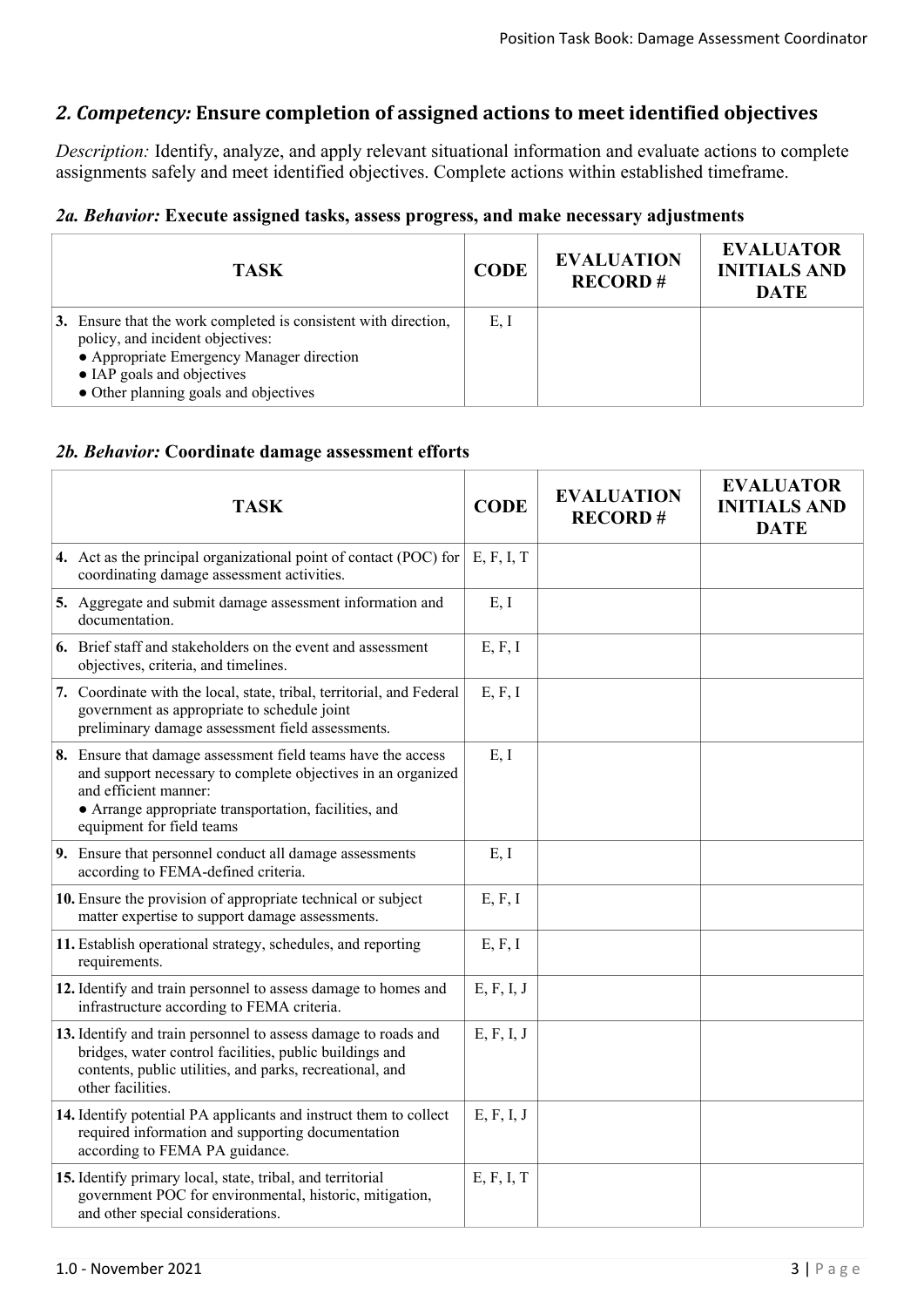| 16. Oversee the development of a local, state, tribal, or territorial<br>damage assessment summary.                                                                       | E, F, I     |  |
|---------------------------------------------------------------------------------------------------------------------------------------------------------------------------|-------------|--|
| 17. Participate in the exit briefing at the conclusion of the<br>damage assessment operation.                                                                             | E, F, I     |  |
| 18. Provide impact statement information per FEMA, OFA, or<br>authority having jurisdiction (AHJ) damage assessment<br>guidance.                                          | C, E, F, I, |  |
| 19. Provide maps locating damage within the jurisdiction.                                                                                                                 | E, I, J     |  |
| 20. Provide support to federal grant eligibility questions.                                                                                                               |             |  |
| 21. Provide support to PA program eligibility questions and IA<br>damage determinations.                                                                                  |             |  |
| 22. Serve as an expert on local, state, tribal, or territorial disaster<br>history, unique cultural considerations, and other challenges<br>that may complicate recovery. | E, F, I, T  |  |